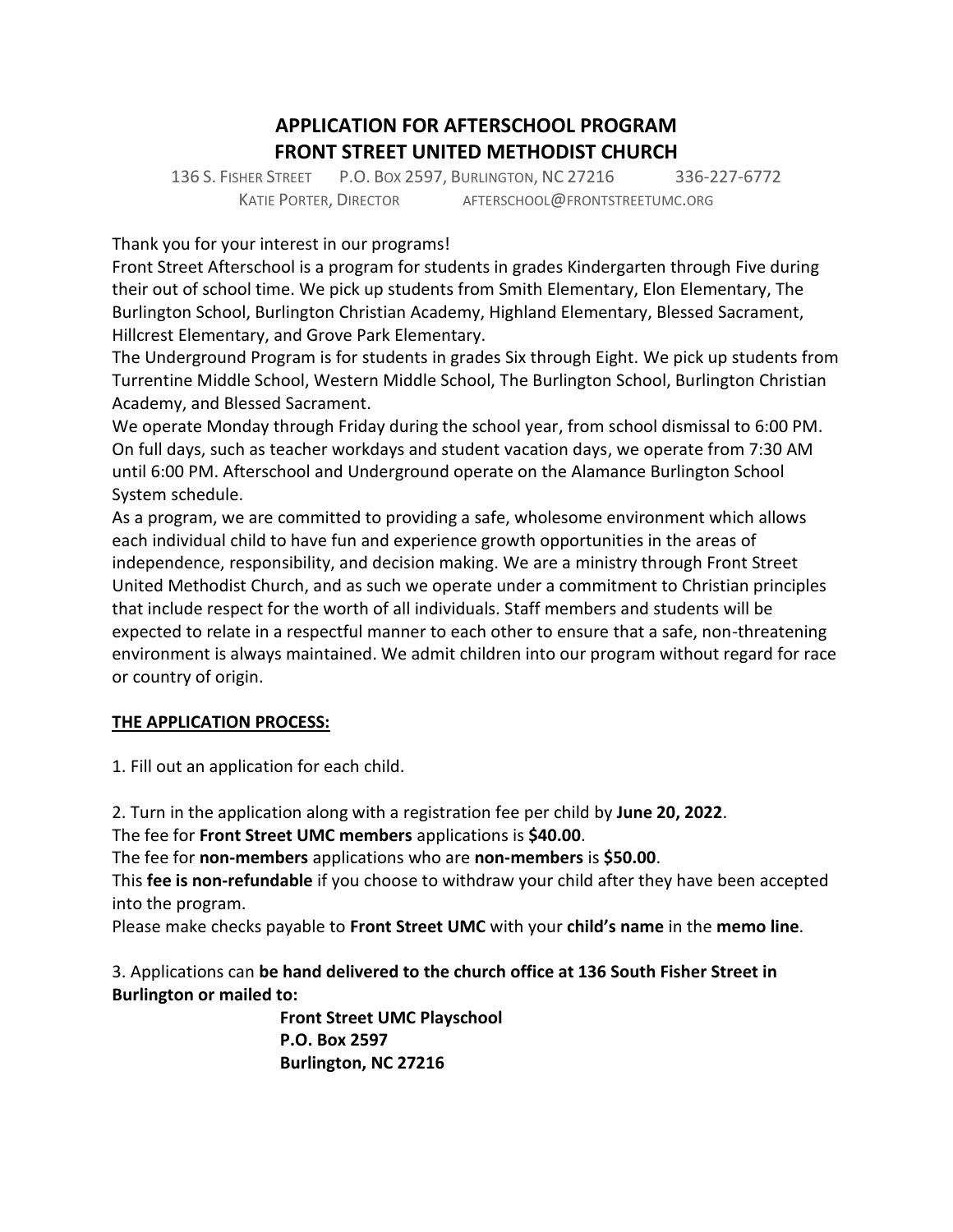#### **PRIORITY:**

Space is limited for these programs and will be filled according to priority. This is done on a first come, first serve basis. If there are no more vacancies and we cannot accept your child into the program, your registration fee will be returned.

1. **FIRST PRIORITY** is given to church members and children of our staff. The purpose of this policy is to provide a place in our program for those church families who actively support the church with their prayers, presence, gifts, and service.

2. **SECOND PRIORITY** is given to returning students.

3. **THIRD PRIORITY** goes to siblings of returning students.

4. **FOURTH PRIORITY** goes to those not currently affiliated. We are pleased to note that we are generally able to accept most unaffiliated students.

### **FEES & TUITION:**

Please make all checks payable to **Front Street UMC** with your **child's name** in the **memo line**.

#### **Registration Fees:**

Must be submitted with application **by June 20, 2022.**

### **Church Members: \$40.00** per student **Non-Church Members: \$50.00** per student

*If we are unable to place your child in our program, we will refund your registration fee; however, if for any reason you decide to withdraw your child after he/she has been accepted into the program, you will forfeit your registration fee.*

#### **Tuition:**

Tuition is based on a weekly fee for the 41-week school year.

| One Child             | $$260.00$ per month |  |
|-----------------------|---------------------|--|
| Each Additional Child | $$240.00$ per month |  |

#### **NOTIFICATION:**

You will be notified by either mail or email as to whether we were able to accept your child into our program.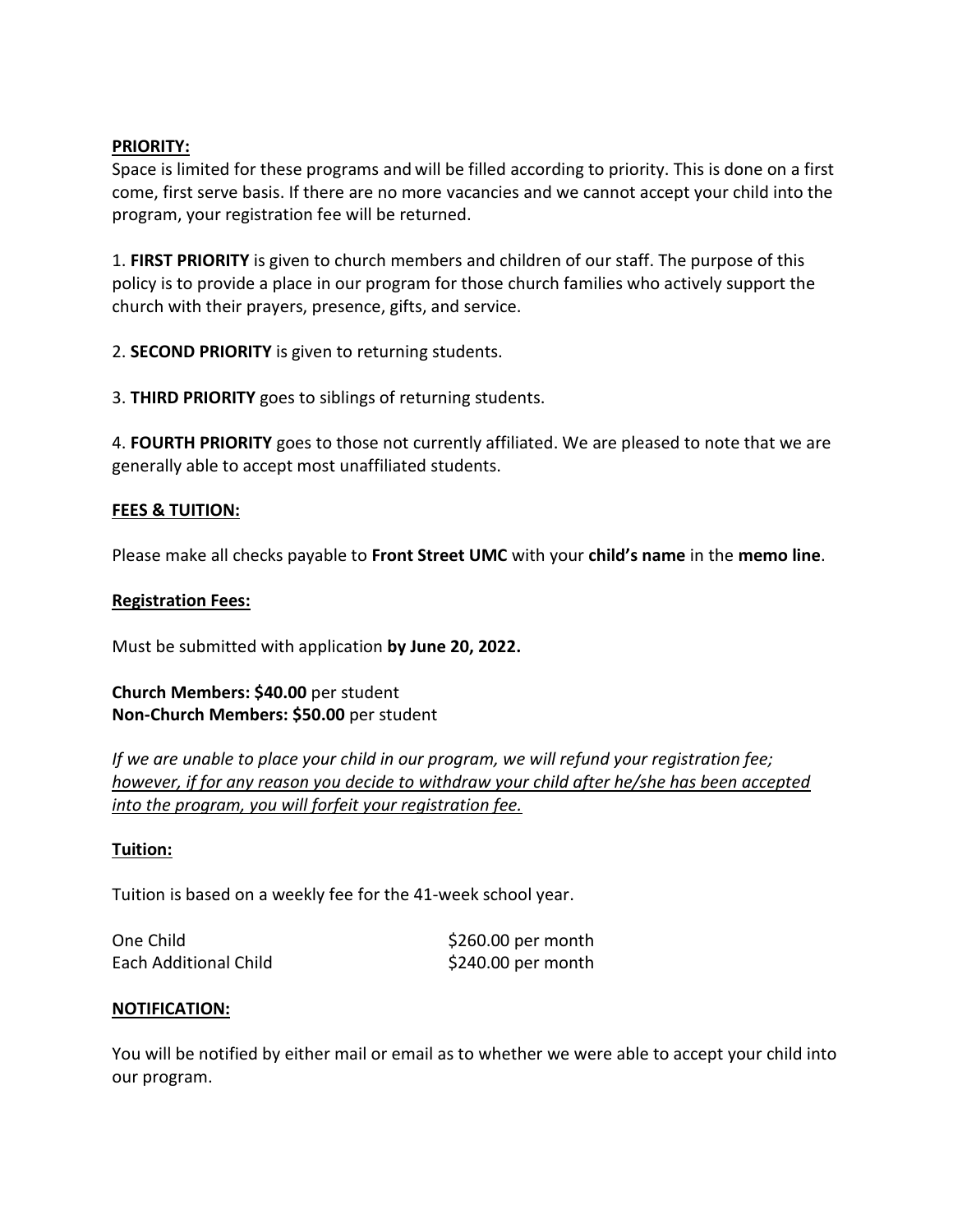# **APPLICATION FOR AFTERSCHOOL PROGRAM FRONT STREET UNITED METHODIST CHURCH**

136 S. FISHER STREET P.O. BOX 2597, BURLINGTON, NC 27216 (336) 227-6772 KATIE PORTER, DIRECTOR AFTERSCHOOL@FRONTSTREETUMC.ORG

|                                                   | (Last) (First) | (Middle) | To be called              |
|---------------------------------------------------|----------------|----------|---------------------------|
| Sex: _______________                              |                |          | Returning Child $\square$ |
|                                                   |                |          |                           |
|                                                   |                |          |                           |
| <b>About the Family</b>                           |                |          |                           |
|                                                   |                |          |                           |
|                                                   |                |          |                           |
|                                                   |                |          |                           |
|                                                   |                |          |                           |
|                                                   |                |          |                           |
|                                                   |                |          |                           |
| Preferred Email Address: Parent 1□ Parent 2 □     |                |          |                           |
| Names and ages of siblings/others living in home: |                |          |                           |

#### **Information about your child**

Does your child have any special needs (inexperience or immaturity in given area, deep fears, problems, etc.) that we should know about? Please explain: \_\_\_\_\_\_\_\_\_\_\_\_\_\_\_\_\_\_\_\_\_\_\_\_\_\_\_\_\_\_\_\_\_\_\_\_\_\_\_\_\_\_\_\_\_

Does your child have physical ailments or allergies of which we should be notified? Yes  $\Box$  No  $\Box$ If yes, please explain: \_\_\_\_\_\_\_\_\_\_\_\_\_\_\_\_\_\_\_\_\_\_\_\_\_\_\_\_\_\_\_\_\_\_\_\_\_\_\_\_\_\_\_\_\_\_\_\_\_\_\_\_\_\_\_\_\_\_\_\_\_\_\_\_\_\_\_

Child's special talents, interest, or hobbies \_\_\_\_\_\_\_\_\_\_\_\_\_\_\_\_\_\_\_\_\_\_\_\_\_\_\_\_\_\_\_\_\_\_\_\_\_\_\_\_\_\_\_\_\_\_\_\_\_\_

Child's experience and skill level:

Swimming \_\_\_\_\_\_\_\_\_\_\_\_\_\_\_\_\_\_\_\_\_\_\_\_\_\_\_\_\_\_\_\_\_\_\_\_\_\_\_\_\_\_\_\_\_\_\_\_\_\_\_\_\_\_\_\_\_\_\_\_\_\_\_\_\_\_\_\_\_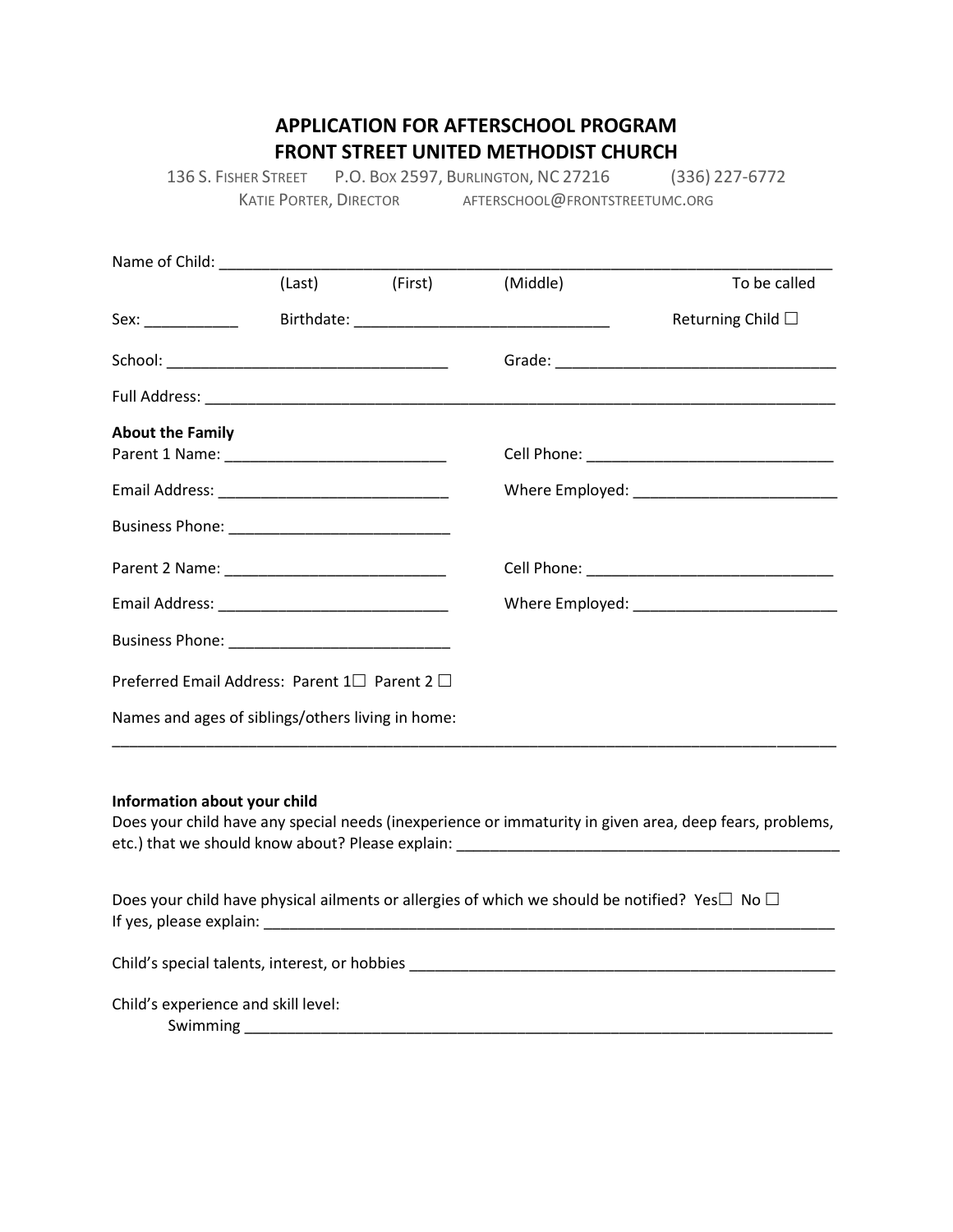| <b>Emergency Information</b>                                                                                    |                                                                                                                                                                                                                                                                                                                                                                                                                                             |  |  |
|-----------------------------------------------------------------------------------------------------------------|---------------------------------------------------------------------------------------------------------------------------------------------------------------------------------------------------------------------------------------------------------------------------------------------------------------------------------------------------------------------------------------------------------------------------------------------|--|--|
|                                                                                                                 |                                                                                                                                                                                                                                                                                                                                                                                                                                             |  |  |
|                                                                                                                 |                                                                                                                                                                                                                                                                                                                                                                                                                                             |  |  |
|                                                                                                                 |                                                                                                                                                                                                                                                                                                                                                                                                                                             |  |  |
|                                                                                                                 |                                                                                                                                                                                                                                                                                                                                                                                                                                             |  |  |
| In case of sickness or an emergency, and neither parent can be contacted, call:<br>(Must be local)              |                                                                                                                                                                                                                                                                                                                                                                                                                                             |  |  |
|                                                                                                                 |                                                                                                                                                                                                                                                                                                                                                                                                                                             |  |  |
|                                                                                                                 |                                                                                                                                                                                                                                                                                                                                                                                                                                             |  |  |
| fever and if parents cannot be reached.<br>otherwise or unless I later request otherwise.<br>Parent's Signature | Afterschool staff has my permission to administer one appropriate does of acetaminophen if needed for<br>I hereby grant permission to the Afterschool authorities present during any emergency or accident<br>involving my child __________________, to obtain the service of a physician and/or to transport my child to<br>a hospital. I also grant permission to the physician to treat my child unless I am present and request<br>Date |  |  |
| <b>Pick Up Information</b><br>Afterschool staff.                                                                | The following persons have my permission to pick up my student without my sending a note or calling                                                                                                                                                                                                                                                                                                                                         |  |  |
|                                                                                                                 |                                                                                                                                                                                                                                                                                                                                                                                                                                             |  |  |
| Name:                                                                                                           | Relationship to child: _________________________                                                                                                                                                                                                                                                                                                                                                                                            |  |  |
| Parent's Signature                                                                                              | Date                                                                                                                                                                                                                                                                                                                                                                                                                                        |  |  |
| <b>Field Trip Permission</b>                                                                                    |                                                                                                                                                                                                                                                                                                                                                                                                                                             |  |  |
|                                                                                                                 | has my permission to go on all field trips and to play in unfenced play                                                                                                                                                                                                                                                                                                                                                                     |  |  |
| areas when supervised by Afterschool staff.                                                                     |                                                                                                                                                                                                                                                                                                                                                                                                                                             |  |  |

\_\_\_\_\_\_\_\_\_\_\_\_\_\_\_\_\_\_\_\_\_\_\_\_\_\_\_\_\_\_\_\_\_\_\_\_\_\_ \_\_\_\_\_\_\_\_\_\_\_\_\_\_\_\_\_\_\_\_\_

Parent's Signature Date Date